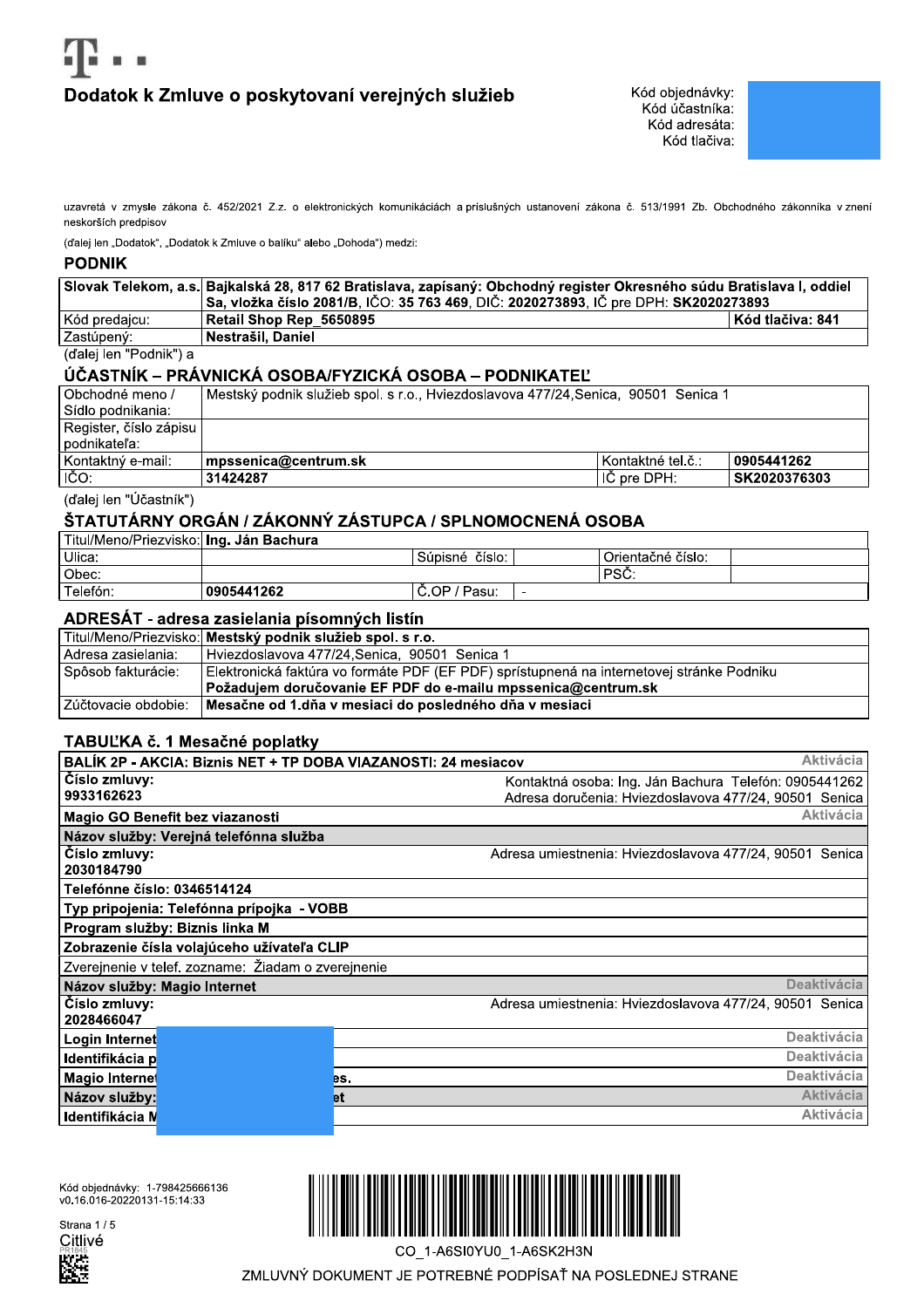| Program služby: Magio GO Benefit                                                                 |                                                     |                                                         | <b>Aktivácia</b> |
|--------------------------------------------------------------------------------------------------|-----------------------------------------------------|---------------------------------------------------------|------------------|
| Poskytované k službe                                                                             |                                                     |                                                         | <b>Aktivácia</b> |
| <b>KZ-HAG</b>                                                                                    |                                                     |                                                         | <b>Aktivácia</b> |
| <b>HAG/ONT Premium</b>                                                                           |                                                     |                                                         | <b>Aktivácia</b> |
| Názov služby: Biznis NET                                                                         |                                                     |                                                         | <b>Aktivácia</b> |
| Číslo zmluvy:                                                                                    |                                                     | Adresa umiestnenia: Hviezdoslavova 477/24, 90501 Senica |                  |
| 9933162624                                                                                       |                                                     |                                                         |                  |
| Login Internet:                                                                                  |                                                     |                                                         | <b>Aktivácia</b> |
| Identifikácia pr                                                                                 |                                                     |                                                         | <b>Aktivácia</b> |
| Typ pripojenia: metanona teomologia                                                              |                                                     |                                                         | <b>Aktivácia</b> |
| Program služby: Biznis KlasikNET VDSL M+                                                         |                                                     |                                                         | Aktivácia        |
| Doba viazanosti v mesiacoch: 24                                                                  |                                                     |                                                         |                  |
| Doplnková služba: Viazanosť služby                                                               |                                                     |                                                         | <b>Aktivácia</b> |
| <b>Magio internet Security</b>                                                                   |                                                     |                                                         | <b>Aktivácia</b> |
| Magio internet Security e-mail: mpssenica@centrum.sk                                             |                                                     |                                                         |                  |
| Verejná dynamická IPv4 adresa                                                                    |                                                     |                                                         | <b>Aktivácia</b> |
| <b>HAG/ONT WIFI</b>                                                                              |                                                     |                                                         | <b>Aktivácia</b> |
| <b>OnNet Security</b>                                                                            |                                                     |                                                         | <b>Aktivácia</b> |
| <b>Názov</b>                                                                                     | Platnosť ceny                                       | <b>Cenas DPH</b>                                        | Splatnosť        |
| Balík Biznis KlasikNET VDSL M+,                                                                  | Akciová cena platná počas 1. - 24. mesiaca          | 37,58 EUR                                               | mesačne/vopred   |
| Biznis linka M                                                                                   |                                                     |                                                         |                  |
| Balíčková zľava                                                                                  | Zľava platná počas 1. - 24. mesiaca                 | $-4,00$ EUR                                             | mesačne/vopred   |
| Základ pre doúčtovanie ceny - Balík                                                              | Doúčtovanie ceny za porušenie záväzku<br>viazanosti | 240,00 EUR                                              | jednorazovo      |
| Základ pre doúčtovanie ceny - Služba                                                             | Doúčtovanie ceny za porušenie záväzku<br>viazanosti | 120,00 EUR                                              | jednorazovo      |
| Základ pre doúčtovanie ceny - Magio<br>Internet Security - počiatočná suma,<br>ktorá bude klesať | Rozdiel ceny viazanej a neviazanej ponuky           | 9,00 EUR                                                | jednorazovo      |

#### PREDMET DODATKU

- Ak je v Tabuľke č. 1 pre Službu k položke "Program služby" uvedená informácia "Aktivácia" dochádza na základe tohto Dodatku k zriadeniu danej Služby v  $1)$ dohodnutom programe a Účastníkovi je zvolený program Služby poskytovaný za cenu uvedenú v Tabuľke č. 1. Doba viazanosti, ak je pre túto Službu v Zmluve s balíku už dohodnutá, nie je týmto Dodatkom dotknutá a plynie naďalej bez zmeny a Podnik účtuje cenu v závislosti od toho, v ktorom momente doby viazanosti sa Účastník nachádza
- $2)$ Predmetom tohto Dodatku k Zmluve o balíku je zahrnutie ďalšej elektronickej komunikačnej služby do Balíka a zmena podmienok poskytovania služieb v Balíku za podmienok dohodnutých v tomto Dodatku k Zmluve o balíku. Obsahom Balíka je Účastníkom vybraná kombinácia jednej, dvoch alebo troch Služieb, ktorými sú Hlasové služby, Služby Televízie a Služby Internetového prístupu. Tento Dodatok k Zmluve o balíku sa považuje za Zmluvu o poskytovaní verejných služieb vo vzťahu k tým Službám, ktoré ešte neboli pred uzavretím tohto Dodatku k Zmluve o balíku zriadené (ďalej len "Zmluva") a Dodatky k Zmluvám vo vzťahu k tým Službám v Balíku, ktoré už boli zriadené (ďalej len "Dodatok"). Jednotlivé Zmluvy k Službám v Balíku sú počas trvania Zmluvy o balíku vzájomne závislé, a teda zánik jednej zo Zmlúv spôsobuje zánik ostatných Zmlúv obsiahnutých v Dodatku k Zmluve o balíku, ak sa zmluvné strany nedohodnú inak. Zahrnutie ďalšej Služby, zmena podmienok existujúcej Služby a/alebo Balíka alebo zrušenie ktorejkoľvek zo Služieb v Balíku počas trvania tejto Zmluvy o balíku, podlieha dohode zmluvných strán.
- $3)$ Ak je súčasťou tohto Dodatku k Zmluve o balíku Služba, ktorá pred uzatvorením tohto Dodatku ešte nebola zriadená, Podnik zriadi danú Službu za podmienok dohodnutých v časti "Podmienky pre poskytovanie Služby". Podmienky poskytovania Balíka podľa tohto Dodatku k Zmluve o balíku sa začnú uplatňovať až dňom skutočného zriadenia poslednej takejto Služby, prípadne odovzdaním posledného koncového zariadenia (ďalej "KZ"), ktorého odovzdanie je podľa Tabuľky č. 1 tiež predmetom tohto Dodatku k Zmluve o balíku; rozhodujúca je skutočnosť, ktorá nastane ako posledná. V prípade technickej neuskutočniteľnosti zriadenia niektorej zo Služieb zaniká Zmluva o balíku oznámením Podniku Účastníkovi ako celok vrátane jej všetkých častí, ktorými sú jednotlivé Zmluvy alebo Dodatky; Účastník je v takom prípade povinný bezodkladne vrátiť Podniku KZ, ak už došlo k jeho prevzatiu. Ak sú súčasťou Dodatku k Zmluve o balíku iba také Služby, ktoré už boli v čase jej uzavretia zriadené a zároveň v Tabuľke č. 1 nie je dohodnuté dodanie žiadneho KZ, podmienky poskytovania Balíka podľa tohto Dodatku k Zmluve o balíku sa začnú uplatňovať dňom jej uzavretia. Deň, ktorý je v zmysle tohto bodu rozhodujúci pre začatie uplatňovania podmienok Balíka podľa tohto Dodatku k Zmluve o balíku sa uvádza ďalej ako "Rozhodný deň".

Obsah Balíka je určený parametrami uvedenými v Tabuľke č. 1 tohto Dodatku k Zmluve o balíku. Podmienky poskytovania Služieb podľa Účastníkom vybraných parametrov Balíka sa riadia Akciovým cenníkom pre poskytovanie Služieb Pevnej siete, ktorý tvorí súčasť Cenníka (ďalej len "Akciový cenník").

ZMLUVA O VÝPOŽIČKE: Táto časť Zmluvy tvorí osobitnú Zmluvu o výpožičke KZ, ktorú Účastník a Podnik uzatvárajú v súvislosti so Zmluvou o balíku. Podnik  $4)$ sa zaväzuje prenechať Účastníkovi (ako vypožičiavateľovi) do bezplatného užívania koncové zariadenie HAG/ONT (ďalej len "KZ") a Účastník sa zaväzuje užívať KZ riadne a na dohodnutý účel, ktorým je využívanie služieb v rámci balíka spolu s doplnkovými službami podľa Cenníka. KZ bude Účastníkovi doručené kuriérom, prípadne povereným pracovníkom Podniku. Výpožička KZ nie je súčasťou Služby poskytovanej na základe Zmluvy o poskytovaní verejných služieb a riadi sa Obchodnými podmienkami na predaj a nájom koncových zariadení (ďalej len "Obchodné podmienky") pričom platí, že na Podnik ako požičiavateľa KZ sa vzťahujú všetky práva a povinnosti, ktoré sa v Obchodných podmienkach vzťahujú na Podnik ako prenajímateľa a na Účastníka ako vypožičiavateľa KZ sa vzťahujú všetky práva a povinnosti, ktoré sa v Obchodných podmienkach pre predaj a nájom KZ vzťahujú na nájomcu s výnimkou tých ustanovení, ktorých uplatnenie je vzhľadom na platnú právnu úpravu možné len na nájomnú zmluvu Obchodné podmienky tvoria súčasť tejto Zmluvy o výpožičke.

Doba trvania výpožičky je neurčitá – najneskôr do ukončenia Zmluvy o Balíku. V prípade zániku Zmluvy o výpožičke je Účastník povinný vrátiť Podniku KZ v nepoškodenom stave spolu s príslušenstvom, a to najneskôr v lehote 10 dní odo dna zániku Zmluvy o výpožičke. Účastník je povinný v prípade straty alebo poškodenia KZ alebo nevrátenia alebo vrátenia poškodeného KZ v stanovenej lehote po ukončení Zmluvy o výpožičke alebo počas trvania Zmluvy o výpožičke, na základe výzvy Podniku zaplatiť Podniku (jednorazovo) zmluvnú pokutu 60,00 €. (DPH sa neuplatňuje). Podmienky vrátenia KZ sú uvedené v Čenníku alebo ich Podnik oznámi Účastníkovi vo výzve na vrátenie KZ.

Kód objednávky: 1-798425666136 v0.16.016-20220131-15:14:33

Strana 2 / 5 Citlivé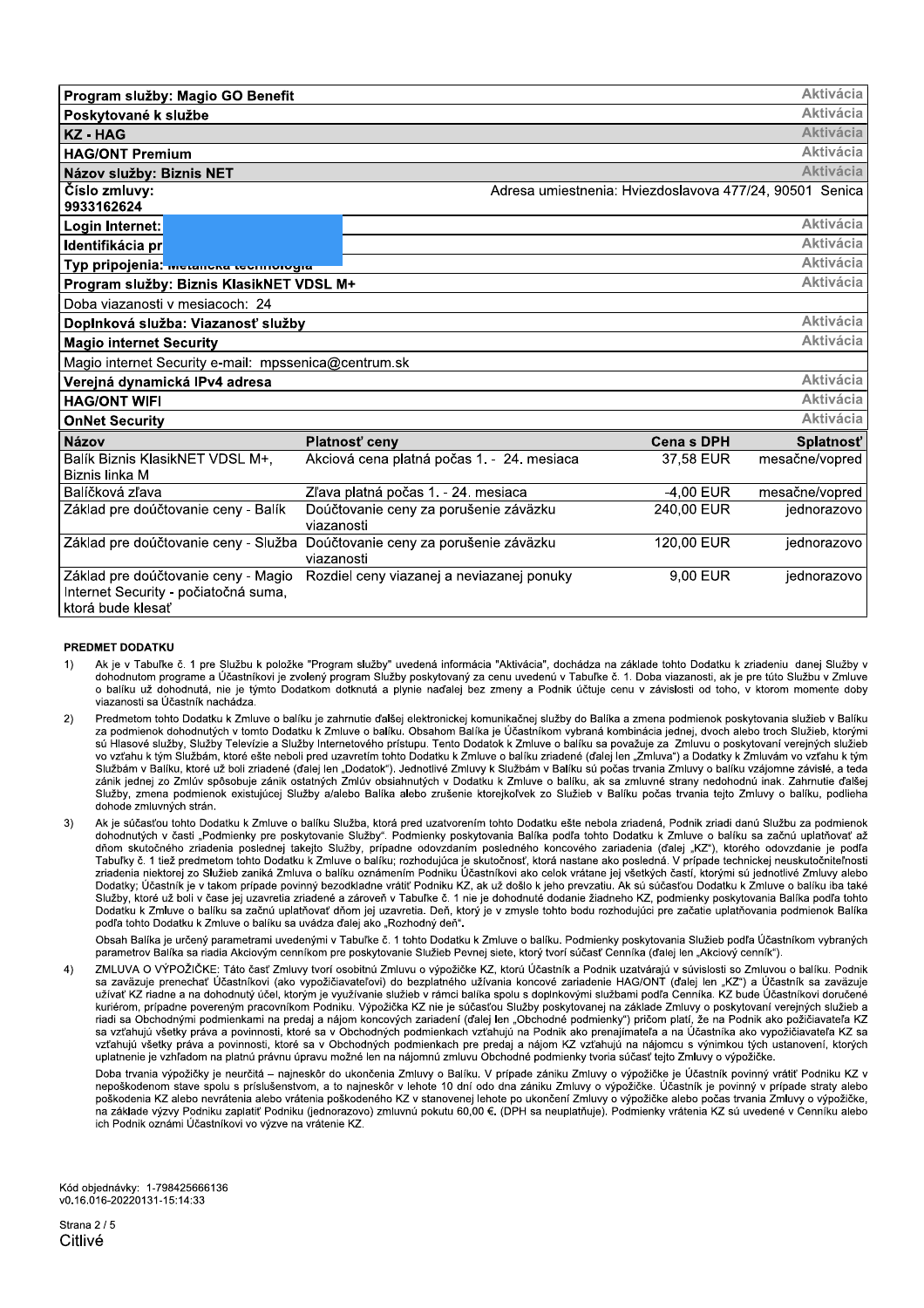#### SPOLOČNÉ USTANOVENIA K POSKYTOVANIU SLUŽIEB V RÁMCI BALÍKA

- Podnik poskytuje Účastníkovi Služby zahrnuté v Balíku vo zvolenom programe v zmysle Tabuľky č. 1 a za akciové ceny s Balíčkovou zľavou až od Rozhodného  $1)$ dňa a to až do uplynutia 24. mesiaca od Rozhodného dňa. Po uplynutí 24. mesiaca bude Účastníkovi poskytovaný Balík za cenu bez viazanosti platnú pre tento<br>Balík podľa platného Cenníka. Podnik poskytuje Účastníkovi Služby v Služieb na rovnakej adrese umiestnenia a za predpokladu plnenia podmienok podľa tejto Zmluvy počas celej doby viazanosti
- ZÚČTOVACIE OBDOBIE: Trvanie zúčtovacieho obdobia je uvedené v tabuľke s názvom "Adresát adresa zasielania písomných listín". Prípadnú zmenu trvania  $\overline{2}$ zúčtovacieho obdobia Podnik oznámi Účastníkovi najmenej jeden mesiac vopred. Frekvencia fakturácie je jednomesačná.
- Účastník má nárok na nájom koncového zariadenia HAG/ONT za cenu uvedenú v Tabuľke č. 1. Ak nie je v Tabuľke č. 1 uvedená žiadna cena, cena za nájom  $3)$ HAG/ONT sa nevyberá

#### ZMENA SLUŽBY V BALÍKU

#### Služba Biznis NFT

Podnik a Účastník uzatvárajú vo vzťahu k Službe Internet označenej v Tabuľke č. 1 tento Dodatok, ktorým sa Zmluva o poskytovaní verejných služieb pre Službu Biznis NET identifikovanú v tabuľke č.1 ako identifikácia prístupu (ďalej len "Zmluva") mení a upravuje v rozsahu a spôsobom uvedeným v tomto Dodatku k Zmluve o balíku. Ostatné ustanovenia Zmluvy, ktoré nie sú týmto Dodatkom k Zmluve o balíku dotknuté zostávajú v platnosti bez zmeny.

- PODMIENKY PRE POSKYTOVANIE SLUŽBY BIZNIS NET  $1)$ 
	- Podnik a Účastník uzatvárajú vo vzťahu k tejto Službe Zmluvu o poskytovaní verejných služieb. Predmetom Zmluvy sú nasledovné záväzky zmluvných strán:
		- Záväzok Podniku zriadiť pripojenie k sieti Podniku v rozsahu podmienok špecifikovaných v časti "Typ zriadenia" v Tabuľke č. 1, ak je zriadenie technicky uskutočniteľné v dohodnutom mieste umiestnenia koncového bodu siete, Zmluva zaniká dňom doručenia oznámenia Podniku o tejto skutočnosti Účastníkovi.
		- V prípade, ak sa zmluvné strany v tejto Zmluve alebo v osobitnom dokumente uzavretom v súvislosti s touto Zmluvou dohodli na poskytnutí koncového  $h)$ zariadenia (ďalej len "KZ") Účastníkovi do jeho užívania vo forme predaja, nájmu alebo bezplatného užívania, Podnik je povinný poskytnúť Účastníkovi príslušné KZ za dohodnutých podmienok. Ak dôjde k zániku tejto Zmluvy z dôvodu nemožnosti zriadenia pripojenia k sieti v zmysle bodu 1, dôjde zároveň aj k zániku dohody zmluvných strán týkajúcej sa poskytnutia KZ Účastníkovi a Účastník je z tohto dôvodu povinný bezodkladne vrátiť Podniku KZ, ak došlo k jeho prevzatju.
		- Záväzok Podniku poskytovať Účastníkovi služby v rozsahu podmienok dojednaných v Zmluve, a to odo dňa nadobudnutia účinnosti tejto Zmluvy, ak nie je<br>v Cenníku alebo Osobitných podmienkach dohodnuté inak. Ak je však podmienk  $\mathbf{C}$ podľa písm. a) alebo odovzdanie KZ podľa písm. b) alebo obidve tieto podmienky, záväzok Podniku poskytovať príslušnú službu vznikne až s účinnosťou ku dňu splnenia danej podmienky podľa písm. a) alebo b) alebo splnenia obidvoch týchto podmienok, ak nie je v Cenníku alebo Osobitných podmienkach dohodnuté inak
		- Účastník čestne vyhlasuje, že je vlastníkom nehnuteľnosti, na ktorej má byť vybudované prípojné telekomunikačné vedenie a umiestnený koncový bod  $d)$ siete služby, alebo že má k predmetnej nehnuteľnosti užívacie právo z nájomného alebo iného právneho vzťahu. Účastník, ktorý má k nehnuteľnosti užívacie právo z nájomného alebo iného právneho vzťahu zároveň čestne vyhlasuje, že informoval vlastníka o vybudovaní prípojného telekomunikačného vedenia umiestnení koncového bodu siete služby a jeho dôsledkoch v plnom ro tomto vyhlásení nepravdivé alebo neúplné informácie alebo na základe výzvy Podniku nepredloží vyhlásenie vlastníka nehnuteľnosti a v súvislosti s tým vznikne Podniku škoda alebo dodatočné náklady, Účastník sa zaväzuje Podniku túto škodu alebo dodatočné náklady uhradiť.
		- Doplnková služba Magio internet Security je poskytovaná za podmienok stanovených v Podmienkach poskytovania doplnkovej služby Magio internet  $\epsilon$ Security. Účastník má možnosť kedykoľvek v priebehu poskytovania doplnkovej služby Magio internet Security požiadať o jej bezplatné zrušenie. Zrušenie služby bude účinné dňom akceptácie tejto žiadosti Účastníka Podnikom, najneskôr do 3 pracovných dní odo dňa doručenia žiadosti Účastníka Podniku.
		- Doplnková služba Magio internet Security slúži na zabezpečenie ochrany PC a mobilných zariadení s operačným systémom Android pred hrozbami siete  $f$ ) Finance Contract Depis Vlastnosti doplnkovej služby Magio internet Security a podmienky jej poskytovania sú uvedené v Podmienkach poskytovania doplnkovej vlastností doplnkovej služby Magio internet Security a podmienky jej služby Magio internet Security a Cenníku.
- $2)$ PODMIENKY AKCIE PRE POSKYTOVANIE SLUŽBY BIZNIS NET
	- Zmena programu Služby Biznis NET aktivovaného na základe tejto Dohody počas doby viazanosti na vyšší program Služby Biznis NET a následná zmena  $a)$ na rovnaký program Služby Biznis NET, ako aktivovaný na základe tejto Dohody, je možná kedykoľvek počas doby viazanosti. Zmena programu Služby Biznis NET na nižší program Služby Biznis NET, než je aktivovaný touto Dohodou (minimálny program Služby) počas doby viazanosti, je v rozpore s dohodnutým záväzkom viazanosti. Podnik môže umožniť Účastníkovi počas prebiehajúcej viazanosti aj zmenu na nižší program Služby Biznis NET, než je minimálny program Služby alebo program Služby, na ktorý nie je zmena povolená, za predpokladu, že Účastník bude súhlasiť s urovnaním vo výške zodpovedajúcej pomernej časti doúčtovania ceny dohodnutej v Dohode pre prípad porušenia viazanosti a vrátením pomernej časti zľavy z ceny<br>zariadenia, ak je predmetom Dohody aj predaj Zariadenia so zľavou.
	- Pre stanovenie vyššieho programu Služby je určujúca cena za program Služby účtovaná počas 24-mesačnej viazanosti pre samostatnú Službu, pričom  $b)$ najnižšia cena označuje najnižší program služby a najvyššia cena najvyšší program Služby.
	- Podnik v súvislosti s prevzatím záväzku viazanosti Účastníkom k Službe podľa tejto časti Dohody poskytol Účastníkovi zľavu z ceny zariadenia podľa tejto  $\mathbf{c}$ Dohody. Podnik je oprávnený pri porušení záväzku viazanosti podľa tejto Dohody požadovať od Účastníka vrátenie zľavy späť a to spôsobom a vo výške určenými v teito Dohode.
	- Záväzok Podniku aktivovať a poskytovať Službu MAGIO GO Benefit uvedenú v tabuľke č. 1 ako doplnkovú službu k programu Služieb uvedenému v  $d)$ zavienia na ustavi se zasedne na uznačili je doplnkovým bezplatným programom služby Magio Televízia cez internet určeným pre Účastníka<br>programu Služby. Podmienky poskytovania doplnkovej služby sú uvedené v Cenníku a v Osob r elevízia cez internet (dalej len "Osobitné podmienky Magio Televízia"). Účastníkovi bude Služba MAGIO GO Benefit spristupnená do 3 pracovných dní odo dňa nadobudnutia účinnosti tohto Dodatku, ak nie je dohodnuté inak.
	- Účastník berie na vedomie, že podmienkou využívania Služby MAGIO GO Benefit je súčasné splnenie nasledovných podmienok: i) prístup do siete  $e)$ Statement s minimálnou rýchlosťou downstreamu 1 Mbit/s, ii) stiahnutie osobitnej aplikácie umiestnenej na stránke www.magiogo.sk do zariadenia,<br>prostredníctvom ktorého bude Účastník Službu MAGIO GO Benefit využívať, a to p
	- Pre vylúčenie akýchkoľvek pochybností súčasťou Služby MAGIO GO Benefit nie je poskytovanie pripojenia do siete internet. Výber poskytovateľa služby  $f$ pripojenia do siete internet je výlučne v zodpovednosti Účastníka
	- Podnik zašle Účastníkovi informáciu o aktivácii doplnkovej Služby MAGIO GO Benefit (bezplatný program služby Magio Televízia cez internet) spolu s  $q)$ identifikátorom Účastníka pre registráciu (ďalej len "Informácia o aktivácii služby") na Účastníkom uvedené telefónne číslo alebo e-mail uvedený pri<br>identifikácii Účastníka. V prípade, ak si Účastník zvolí zaslanie Informá nen innach rozasuma. V pripade účastník podpisom tejto Zmluvy potvrdzuje, že si je vedomý zodpovednosti za ochranu údajov uvedených v Informácii<br>Prístupu k údajom. V takom prípade Účastník podpisom tejto Zmluvy potvrdzuje, o aktivácii služby zasielanej na ním určenú e-mailovú adresu pred prístupom tretích osôb.

Kód objednávky: 1-798425666136 v0.16.016-20220131-15:14:33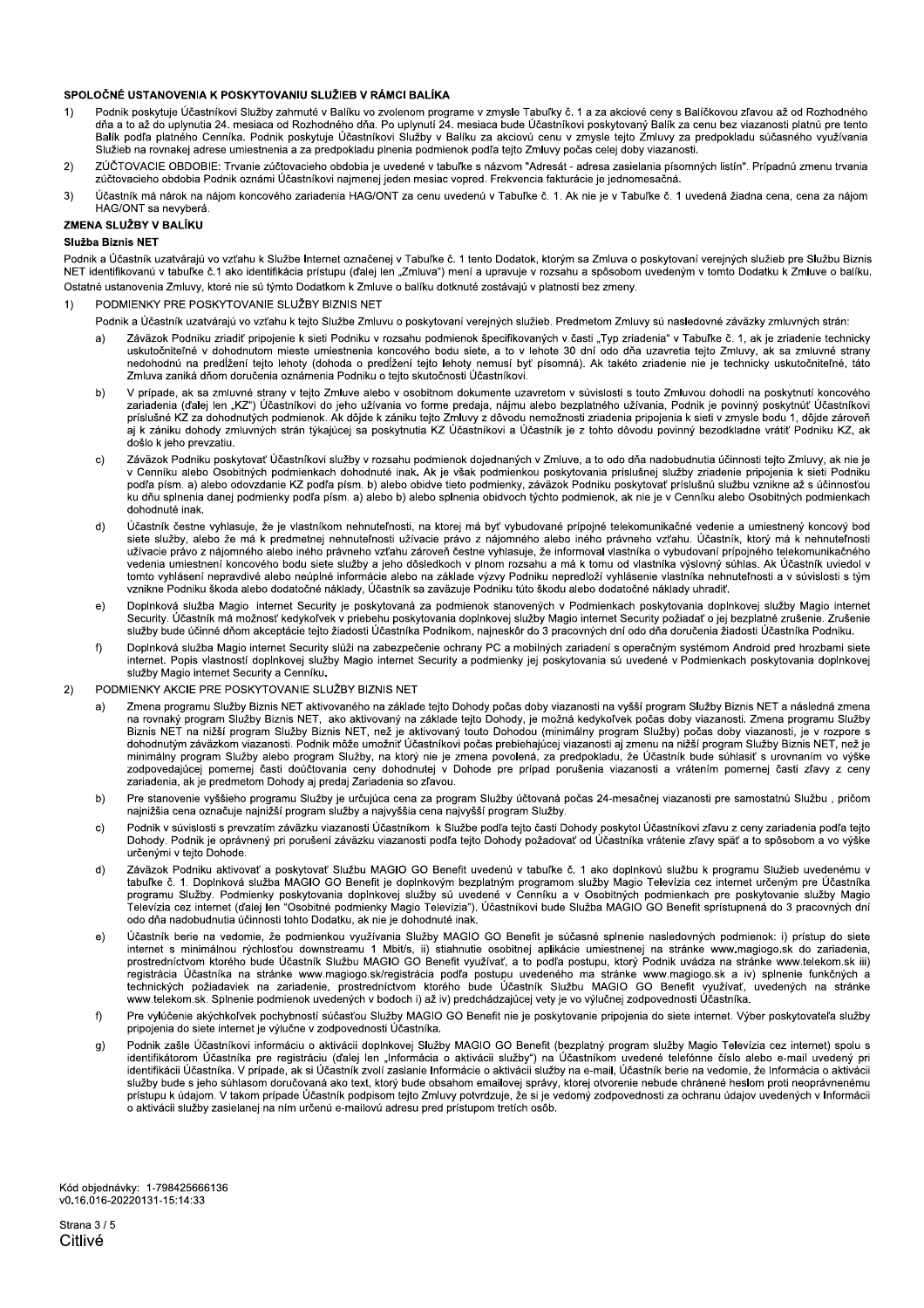Podnik nie je spôsobilý garantovať funkčnosť Služby MAGIO GO Benefit v prípade, ak i) poskytovateľom služby prístupu do siete internet je iný podnik  $h)$ elektronických komunikácii ako Podnik, ii) prístup do siete internet nespĺňa požiadavku minimálnej rýchlosti downstreamu 1 Mbit/s, iii) zariadenie, prostredníctvom ktorého bude Účastník Službu MAGIO GO Benefit využívať, ne www.telekom.sk, iv) Učastník si nestiahol osobitnú aplikáciu do zariadenia, prostredníctvom ktorého bude Účastník Službu MAGIO GO Benefit využívať,<br>podľa postupu, ktorý Podnik uvádza na stránke www.magiogo.sk alebo v) Účas postupu uvedeného ma stránke www.magiogo.sk. Účastník berie na vedomie, že prenesené dáta pri sledovaní televíznych programov v rámci tejto Služby MAGIO GO Benefit prostredníctvom internetu sú súčasťou objemu dát pre prístup do siete internet. Prenesené dáta nad rámec dátového paušálu (ak sú obmedzené) budú Účastníkovi spoplatnené podľa cenníka poskytovateľa, ktorý prístup do siete internet poskytuje. Účastník ďalej berie na vedomie, že Službu MAGIO GO Benefit môže využívať v rámci tohto programu na jednom zariadení typu smartfón alebo tablet.

#### Služba Internet

- Aktivácia a poskytovanie doplnkovej služby Magio internet Security počas prvých 3 mesiacov je bezplatné. Po skončení tejto doby bude cena za<br>poskytovanie doplnkovej služby Magio internet Security Účastníkovi účtovaná podľa  $a)$
- Doplnková služba Magio internet Security je poskytovaná za podmienok stanovených v Podmienkach poskytovania doplnkovej služby Magio internet  $b)$ Security. Účastník má možnosť kedykoľvek v priebehu poskytovania doplnkovej služby Magio internet Security požiadať o jej bezplatné zrušenie. Zrušenie služby bude účinné dňom akceptácie tejto žiadosti Účastníka Podnikom, najneskôr do 3 pracovných dní odo dňa doručenia žiadosti Účastníka Podniku.

Zmluvné strany sa dohodli, že dňom nadobudnutia účinnosti tejto Zmluvy zaniká Zmluva o poskytovaní verejných služieb pre služby uvedené v Tabuľke č.1 ako "Deaktivácia" aktivované dňa 14.06.2007 a to v celom rozsahu, pričom sa zmluvné strany zaväzujú vyrovnať všetky záväzky vyplývajúce zo zaniknutej Zmluvy.

#### Služba Telefonovanie

Podnik a Účastník uzatvárajú vo vzťahu k tejto Službe Dodatok, ktorým sa Zmluva o poskytovaní verejných služieb pre službu s telefónnym číslom identifikovaným v tabuľke č. 1 (ďalej len "Zmluva") mení a upravuje v rozsahu a spôsobom uvedeným v tomto Dodatku k Zmluve o balíku. Ostatné ustanovenia Zmluvy, ktoré nie sú týmto Dodatkom k Zmluve o balíku dotknuté zostávajú v platnosti bez zmeny.

- $1)$ PODMIENKY AKCIE PRE POSKYTOVANIE SLUŽBY TELEFONOVANIE
	- Prechod na nižší program Služby Telefonovanie ako je uvedený v Tabulke č. 1 je spoplatnený poplatkom 9,98 Eur s DPH. Pre určenie nižšieho Programu  $a)$ služby, je rozhodujúce poradie určené v nasledujúcom písmene tohto bodu.
	- Zmena programu Služby Telefonovanie aktivovaného na základe tejto Dohody počas doby viazanosti na vyšší program Služby Telefonovanie a následná<br>zmena na rovnaký program Služby Telefonovanie, ako aktivovaný na základe tejto  $h)$ programu Služby Telefonovanie na nižší program Služby Telefonovanie, než je aktivovaný touto Dohodou (minimálny program Služby) počas doby .<br>viazanosti, je v rozpore s dohodnutým záväzkom viazanosti. Podnik môže umožniť Účastníkovi počas prebiehajúcej viazanosti aj zmenu na nižší program Služby Telefonovanie, než je minimálny program Služby alebo program Služby, na ktorý nie je zmena povolená, za predpokladu, že Účastník bude súhlasiť s urovnaním vo výške zodpovedajúcej pomernej časti doučtovania ceny dohodnutej v Dohode pre prípad porušenia viazanosti a vrátením pomernej časti zľavy z ceny zariadenia, ak je predmetom Dohody aj predaj Zariadenia so zľavou.
	- Pre stanovenie vyššieho programu Služby je určujúca cena za program Služby účtovaná počas 24-mesačnej viazanosti pre samostatnú Službu, pričom<br>najnižšia cena označuje najnižší program služby a najvyššia cena najvyšší progr  $\mathbf{C}$

#### **ZÁVÄZOK VIAZANOSTI**

Účastník sa zaväzuje, že počas doby viazanosti v Tabuľke č. 1 (ďalej len "doba viazanosti"), ktorá sa počíta od Rozhodného dňa: (i) zotrvá v zmluvnom vzťahu s Podnikom vo vzťahu ku každej Službe poskytovanej podľa tejto Zmluvy o balíku, teda nevykoná žiadny úkon, ktorý by viedol k ukončeniu jednotlivej Zmluvy (ďalej len "záväzok viazanosti"), pričom porušením záväzku viazanosti je výpoveď Zmluvy Účastníkom, ak výpovedná lehota alebo iná osobitne dohodnutá lehota uplynie počas dojednanej doby viazanosti, (ii) žiadosť o prenesenie telefónneho čísla k inému podniku poskytujúcemu služby elektronických komunikácií, ak v dôsledku tejto žiadosti odjenianej oboj vlazanosti, in zladosti o prenesenie telefonicno usta w niemu podniku postyducemu suzby elekutnich podpisili končeniu Zmluty o poskytovaní Hlasovej služby počas doby využívania Služieb v zmysle tejpo zaklad zodpovedajúce skutočnému trvaniu prerušenia poskytovania Služieb Podniku, kedy doba viazanosti neplynie.

#### **DOÚČTOVANIE CENY**

Podnik a Účastník sa dohodli, že porušením záväzku viazanosti vznikne Podniku voči Účastníkovi právo na doúčtovanie ceny. Doúčtovanie ceny predstavuje paušalizovanú náhradu škody spôsobenej Podniku v dôsledku porušenia záväzku viazanosti vzhľadom na benefity, ktoré Podnik poskytol Účastníkovi na<br>Základe tejto Dohody. Benefitmi sa rozumie súčet všetkých zliav zo štandardn podľa Cenníka (rozhodujúce sú ceny bez viazanosti), zľava z ceny zariadenia podľa tabuľky č. 1. ktorá predstavuje rozdiel medzi neakciovou a akciovou kúpnou cencu, ak bolo Učastníkovi na základe tejto Dohody poskytnuté. Benefity poskytnuté Učastníkovi na základe tejto Dohody tvoriace základ pre doučtovanie ceny sú uvedené v tabuľke č. 1 a v časti "podmienky akcie pre poskytovanie služby", prípadne v Akciovom cenníku. Základom pre doúčtovanie ceny v prípade<br>porušenia záväzku viazanosti všetkých Služieb v Balíku je súčet základu pr všetkým zariadeniam, ktoré boli Účastníkovi na základe tejto Dohody poskytnuté a to vo výške uvedenej v tabuľke č. 1. Základom pre doučtovanie ceny v prípade porušenia zmluvného záväzku viazanosti len vo vzťahu k niektorej predactivnej Službe a tých zariadení, ktoré boli Účastníkovi poskytnuté výlučne vo vzťahu k tejto Službe a to vo výške uvedenej v tabuľke č. 1. Ak je predmetom<br>tejto Dohody aj predaj zariadenia špecifikovaného v Tabuľke č.

 $2)$ Fakturovaná suma pre doúčtovanie ceny bude vypočítaná podľa nižšie uvedeného vzorca, ktorý vyjadruje denné klesanie zo Základu pre výpočet počas plynutia doby viazanosti až do dňa ukončenia Zmluvy alebo prerušenia poskytovania Služieb v dôsledku porušenia zmluvného záväzku viazanosti:

Fakturovaná suma pre doúčtovanie ceny = Základ pre doúčtovanie ceny - (celé dni uplynuté z doby viazanosti/celkový počet dní doby viazanosti \* Základ pre doúčtovanie ceny)

Doúčtovanie ceny je splatné v lehote uvedenej na faktúre, ktorou je Účastníkovi toto doúčtovanie fakturované. Doúčtovaním ceny zaniká dojednaný záväzok  $3)$ Description of the Suite of Suite of the Suite of the Suite of the Community of the Construction of the Construction of the Suite of the Suite of the Suite of the Suite of the Suite of the Suite of the Suite of the Suite o zaplatí iba jedenkrát. Podnik je oprávnený požadovať náhradu škody spôsobenej porušením záväzku viazanosti, pre prípad ktorej bolo dojednané a vyfakturované doúčtovanie ceny, len vo výške presahujúcej sumu vyfakturovanej doúčtovanej ceny

#### ZÁVEREČNÉ USTANOVENIA

- SPRACÚVANIE OSOBNÝCH ÚDAJOV: Podnik sa zaväzuje spracúvať osobné údaje výlučne na účely, na ktoré boli získané. V prípade zmeny účelu  $1)$ spracovania osobných údajov si na túto zmenu vyžiada osobitný súhlas. Viac informácií o používaní osobných údajov možno nájsť na www.telekom.sk/osobne-udaie.
- $2)$ Zmluvné strany sa dohodli, že v prípade zmeny sadzby dane z pridanej hodnoty je Podnik oprávnený ktorúkoľvek z konečných cien služieb Podniku upraviť tak, ze k základu dane (cene bez DPH) uplatní sadzbu dane z pridanej hodnoty aktuálnu v čase vzniku daňovej povinnosti Podniku.
- $3)$ Vo vzťahu k Službám, pri ktorých je v Tabuľke č. 1 k položke "Názov služby" uvedené "Aktivácia" sa týmto dokumentom uzatvára Zmluva na dobu neurčitú.

Kód objednávky: 1-798425666136 v0.16.016-20220131-15:14:33

Strana 4 / 5 Citlivé